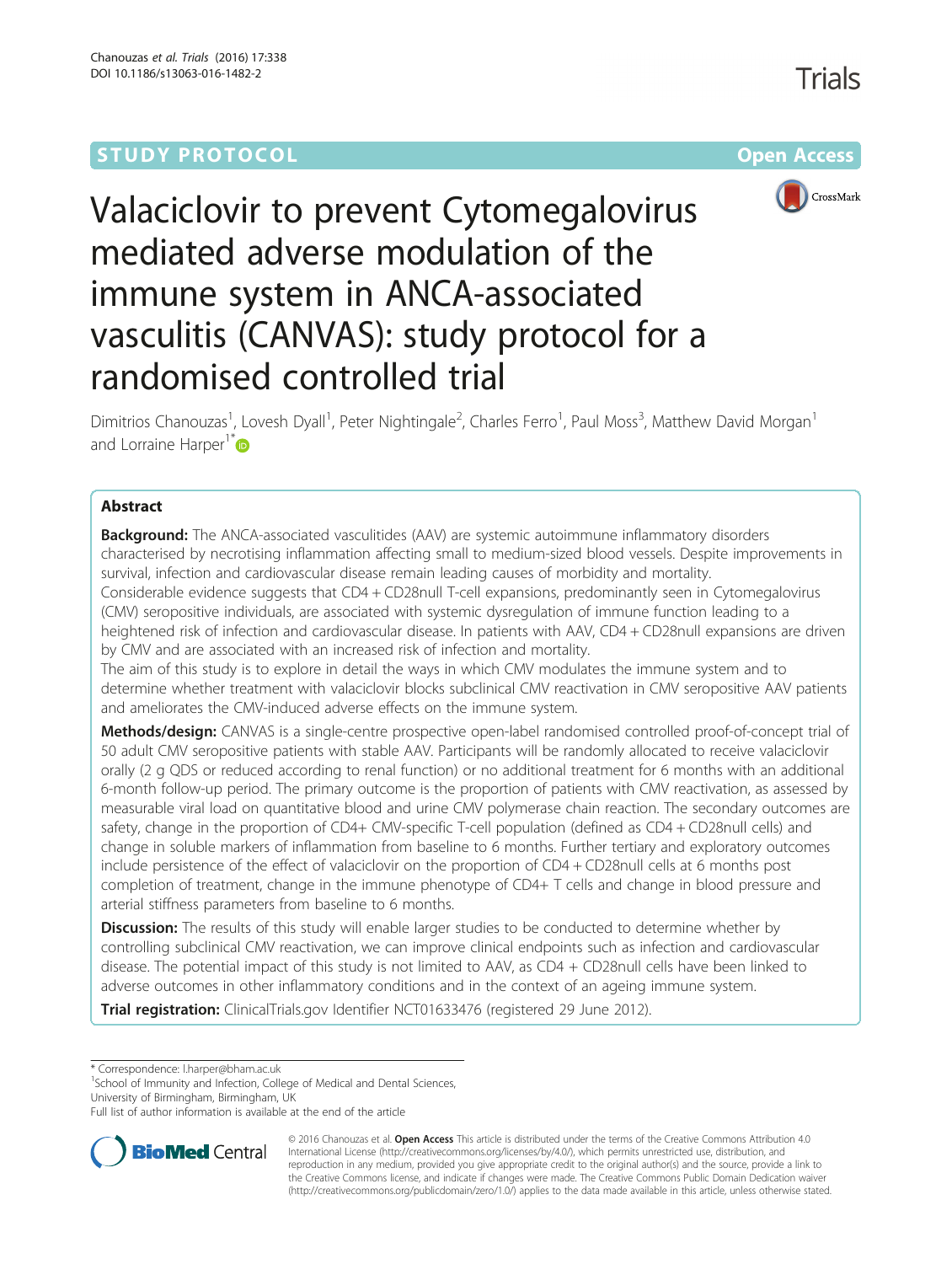## Background

The anti-neutrophil cytoplasmic antibody (ANCA) associated vasculitides (AAV) are a group of rare systemic autoimmune inflammatory chronic disorders that include granulomatosis with polyangiitis (Wegener's granulomatosis) [\[1](#page-7-0)], microscopic polyangiitis, renal limited vasculitis and eosinophilic granulomatosis with polyangiitis (Churg–Strauss syndrome) [\[2](#page-7-0)]. AAV are characterised by necrotising inflammation affecting small to mediumsized blood vessels leading to end organ damage commonly affecting the kidneys, lungs and upper airways. They range in severity from localised disease affecting the upper airways to life-threatening involvement giving rise to multi-organ failure [[3](#page-7-0)].

Over the last few decades, survival has greatly improved from 20 % at 2 years to 78 % at 5 years following diagnosis [[4, 5\]](#page-7-0). However, survival remains below that of the healthy population with infection, cardiovascular disease (CVD) and malignancy being the most common causes of death.

Recently the role of T cells in AAV pathophysiology and exacerbation of tissue damage has gained attention. An increased percentage of CD4 T cells that have lost expression of the co-stimulatory molecule CD28 (CD4 + CD28null cells) have been reported in AAV [[6\]](#page-7-0). Loss of CD28 implies repeated antigen exposure and, in a previous study, we demonstrated that this phenotype in AAV is driven by latent Cytomegalovirus (CMV) infection [\[7](#page-7-0)]. An expanded CD4 + CD28null cell population in this study was associated with an increased risk of infection and increased mortality in patients with AAV. In renal transplant recipients, the presence of CD4 + CD28null cell expansions is associated with a reduced response to antigenic challenge [\[8](#page-7-0)] and in elderly donors this pattern is also associated with frailty, reduced response to the influenza vaccine and increased mortality [[9, 10\]](#page-7-0). In addition, CMV has been linked to a declining immune system associated with advancing age, a concept termed 'immunosenescence' [\[11](#page-7-0)].

Furthermore, latent CMV infection has recently been linked to increased arterial stiffness, a marker of CVD risk, in patients with chronic kidney disease (CKD) [\[12](#page-7-0)]. CD4 + CD28null cell expansions in turn have been associated with an increased risk of CVD in patients with CKD as well as rheumatoid arthritis [\[13, 14\]](#page-7-0). Finally, in vitro experiments have demonstrated that CD4+ CMVspecific cells are able to target and damage the endothelium via expression of the chemokine receptors CX3Cchemokine-receptor-1 (CX3CR1) and CXCR3 that bind their respective ligands fractalkine and interferon gamma-induced protein 10 (IP-10), which are expressed on the surface of activated endothelial cells [[15\]](#page-7-0). As such, considerable evidence suggests that CMV-specific CD4 + CD28null cell expansions are associated with systemic impairment and dysregulation of immune function leading to a heightened risk of infection and CVD, two of the leading causes of morbidity and mortality in AAV patients.

CMV reactivation is believed to occur in a relatively frequent basis in vivo [[16](#page-7-0)–[18](#page-7-0)] and is thought to result in gradual accumulation of CD4 + CD28null CMV-specific effector T cells and a reduction in CD4+ naive T cells, a phenomenon known as 'memory inflation' [\[19\]](#page-7-0). The cytokine production of CMV-specific cells may also be modulated over time correlating to loss of function. In a study of elderly CMV seropositive patients, up to 50 % of CMV-specific CD4+ T cells were unable to produce interleukin-2 (IL-2) and were capable of only interferon gamma (IFN-γ) production [\[20](#page-7-0)]. Associated with cytokine modulation is an increase in the expression of inhibitory receptors, cytotoxic T-lymphocyte associated protein 4 (CTLA-4), programmed cell death protein 1 (PD-1) and T-cell immunoglobulin and mucin domain containing 3 (TIM-3) leading to attenuation of virusspecific T-cell function [[21\]](#page-7-0). On the other hand, several studies have described CD4 + CD28null cells as a proinflammatory cytotoxic subset capable of producing significant amounts of IFN-γ, granzyme B and perforin, which are implicated in endothelial damage and an increased risk of CVD as alluded to earlier [\[22](#page-7-0)].

Prophylactic treatment with the anti-viral agent valaciclovir can suppress CMV replication in renal transplant recipients [[23](#page-7-0)] and treatment of viraemia reduces PD-1 expression and increases IL-2 production [\[24\]](#page-7-0). We hypothesise that repeated episodes of sub-clinical CMV replication in AAV patients drive the expansion and possible functional impairment of CD4 + CD28null CMVspecific cells with a resultant increased susceptibility to infection. We further hypothesise that inhibition of viral replication with valaciclovir will ameliorate the expansion of CD4 + CD28null cells and possibly increase the functional capacity of the immune system in patients with AAV.

We report here the study protocol for a randomised controlled open-label proof-of-concept clinical trial that aims to explore the ways in which CMV modulates the immune system in patients with AAV and investigate whether treatment with valaciclovir can ameliorate this CMV-induced adverse modulation of the immune system.

#### Methods/design

This is a single-centre open-label randomised controlled trial of oral valaciclovir treatment (2 g four times a day; reduced appropriately depending on renal function) for 6 months versus no additional treatment, in CMV seropositive patients with stable AAV, followed by a 6-month follow-up period. No placebo will be used.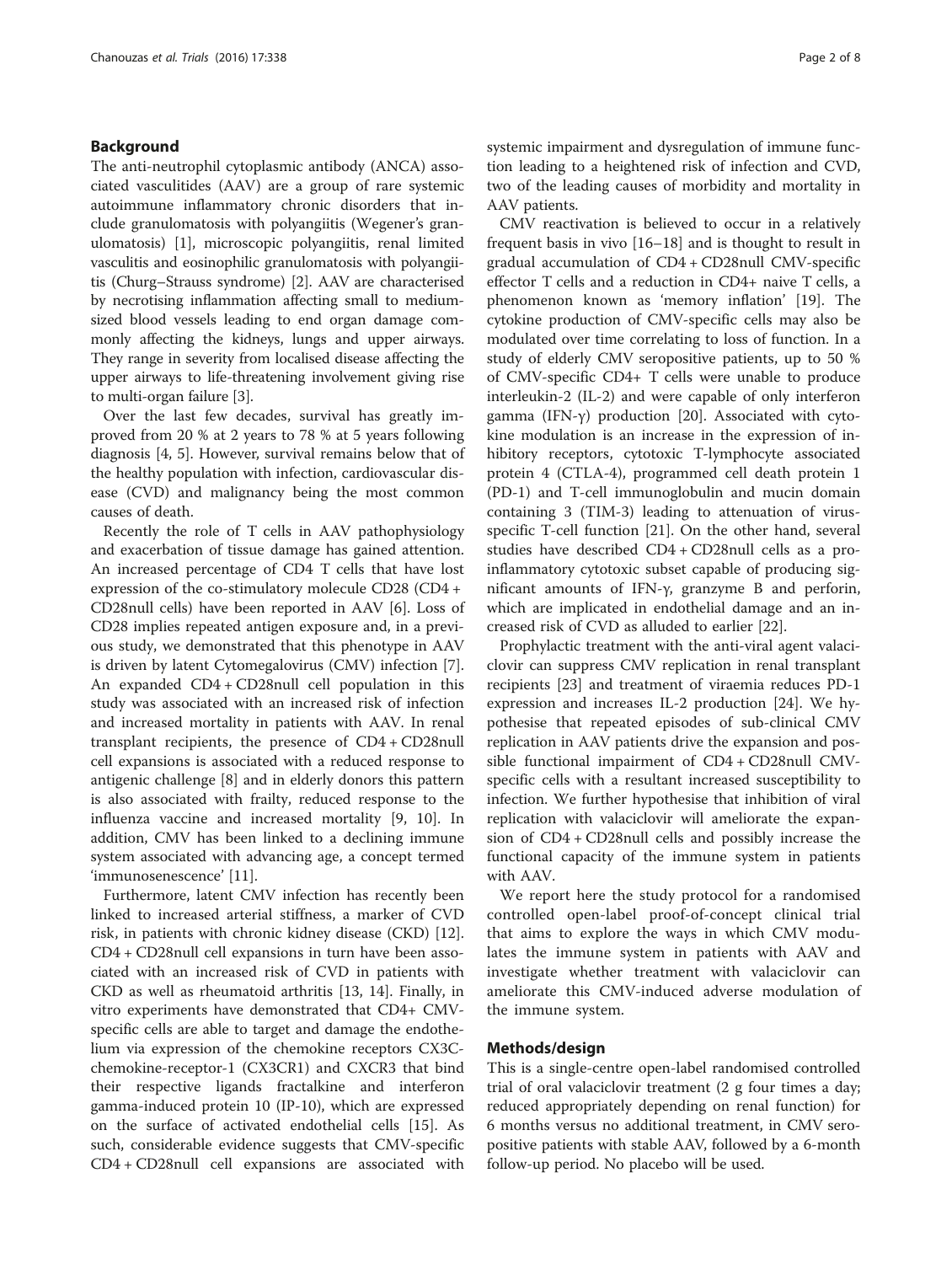<span id="page-2-0"></span>The primary outcome is the proportion of patients with CMV reactivation, as assessed by measurable viral load on quantitative blood and urine CMV polymerase chain reaction (PCR). The secondary outcomes are safety, as defined by adverse events sufficient to stop treatment with valaciclovir, change in the proportion of the CD4+ CMV-specific T-cell population (defined as CD4 + CD28null cells) and change in soluble markers of inflammation from baseline to 6 months (Table 1). Further tertiary and exploratory outcomes include persistence of the effect of valaciclovir on the proportion of CD4 + CD28null cells at 6 months post completion of treatment, change in the immune phenotype of CD4+ T cells and change in blood pressure and arterial stiffness parameters from baseline to 6 months (Table 1).

Clinical trial authorisation has been obtained from the Medicines and Healthcare Products Regulatory Agency (MHRA) (EudraCT number 2012-001970-28). The trial

Table 1 Study endpoints

sponsor is the University of Birmingham and the study will be run through the National Institute for Health Research (NIHR) and Wellcome Trust (WT) Clinical Research Facility (CRF) at the University Hospital Birmingham (UHB) National Health Service (NHS) Foundation Trust, which also hosts the UHB Vasculitis Clinic. The trial is funded by WT and Vasculitis UK. The trial will be coordinated by the trial management group (TMG) in conjunction with the NIHR/WT CRF according to the current guidelines for Good Clinical Practice (GCP) and ensuring protection of patients' rights as detailed in the Declaration of Helsinki. All laboratory assays will be carried out in laboratories that fulfil the principles of Good Laboratory Practice and assays informing the primary and secondary outcomes will be fully validated prior to study commencement. The protocol was designed based on the SPIRIT guidelines (see SPIRIT checklist; Additional file [1](#page-6-0)).

|                      | Description                                                                                                | Specific measurement variable                                                                                                                                                                                                                                                                                                     |  |  |  |  |
|----------------------|------------------------------------------------------------------------------------------------------------|-----------------------------------------------------------------------------------------------------------------------------------------------------------------------------------------------------------------------------------------------------------------------------------------------------------------------------------|--|--|--|--|
| Primary outcome      |                                                                                                            |                                                                                                                                                                                                                                                                                                                                   |  |  |  |  |
|                      | Proportion of patients with CMV reactivation                                                               | Quantification of viral DNA copies in blood and urine by<br>quantitative polymerase chain reaction (qPCR)                                                                                                                                                                                                                         |  |  |  |  |
| Secondary outcomes   |                                                                                                            |                                                                                                                                                                                                                                                                                                                                   |  |  |  |  |
|                      | Safety                                                                                                     | Number of adverse events and incidence of events by<br>system organ class                                                                                                                                                                                                                                                         |  |  |  |  |
|                      |                                                                                                            | Adverse events sufficient to stop treatment with study drug                                                                                                                                                                                                                                                                       |  |  |  |  |
|                      | Change in the proportion of CD4 + CD28null cells<br>from baseline to 6 months                              | Proportion of CD3 + CD4 + CD28- T cells in peripheral blood                                                                                                                                                                                                                                                                       |  |  |  |  |
|                      | Change in the concentration of soluble markers of<br>inflammation from baseline to 6 months                | Concentration of IL-2, tumour necrosis factor alpha (TNF-a),<br>IFN-y, IL-6, IL-10, IL-17 and highly sensitive C-reactive protein<br>(CRP) in peripheral blood                                                                                                                                                                    |  |  |  |  |
| Tertiary outcome     |                                                                                                            |                                                                                                                                                                                                                                                                                                                                   |  |  |  |  |
|                      | Persistence of valaciclovir effect on the proportion<br>of CD4 + CD28null cells from 6 months to 12 months | Proportion of CD3 + CD4 + CD28- T cells in peripheral blood                                                                                                                                                                                                                                                                       |  |  |  |  |
| Exploratory outcomes |                                                                                                            |                                                                                                                                                                                                                                                                                                                                   |  |  |  |  |
|                      | Change in immune phenotype of CD4+ T cells from<br>baseline to 6 months                                    | Proportion of CD4 + CD28null cells secreting IFN-y, IL-2, TNF-a,<br>IL-5 and IL-10 in response to CMV lysate stimulation                                                                                                                                                                                                          |  |  |  |  |
|                      |                                                                                                            | Proportion of CD4 + CD28null cells expressing the inhibitory<br>receptors PD-1, TIM-3, CTLA-4 and lymphocyte activation<br>gene 3 (LAG-3)                                                                                                                                                                                         |  |  |  |  |
|                      |                                                                                                            | Proportion of CD4 + CD28null cells expressing the transcription<br>factors T box expressed in T cells (T-bet) and positive regulatory (PR)<br>domain zinc finger protein 1 (BLIMP-1)                                                                                                                                              |  |  |  |  |
|                      |                                                                                                            | Proportion of CD4 + CD28null cells expressing the chemokine<br>receptors CX3CR1, CXCR3, C-C chemokine receptor type 5 (CCR5),<br>CD49d and CD11b                                                                                                                                                                                  |  |  |  |  |
|                      |                                                                                                            | Proportion of CD4+ naive, central memory, effector memory<br>and terminally differentiated effector memory populations                                                                                                                                                                                                            |  |  |  |  |
|                      | Change in soluble markers of endothelial damage<br>from baseline to 6 months                               | Concentration of fractalkine, IP-10, regulated on activation, normal T cell<br>expressed and secreted (RANTES), P-selectin, E-selectin, monocyte<br>chemoattractant protein-1 (MCP-1), soluble vascular cell adhesion molecule<br>1 (sVCAM-1) and soluble intracellular cell adhesion molecule 1 (sICAM-1) in<br>peripheral blood |  |  |  |  |
|                      | Change in markers of arterial stiffness from baseline<br>to 6 months                                       | Measures of arterial stiffness: cfPWV, peripheral pulse pressure<br>and central pulse pressure                                                                                                                                                                                                                                    |  |  |  |  |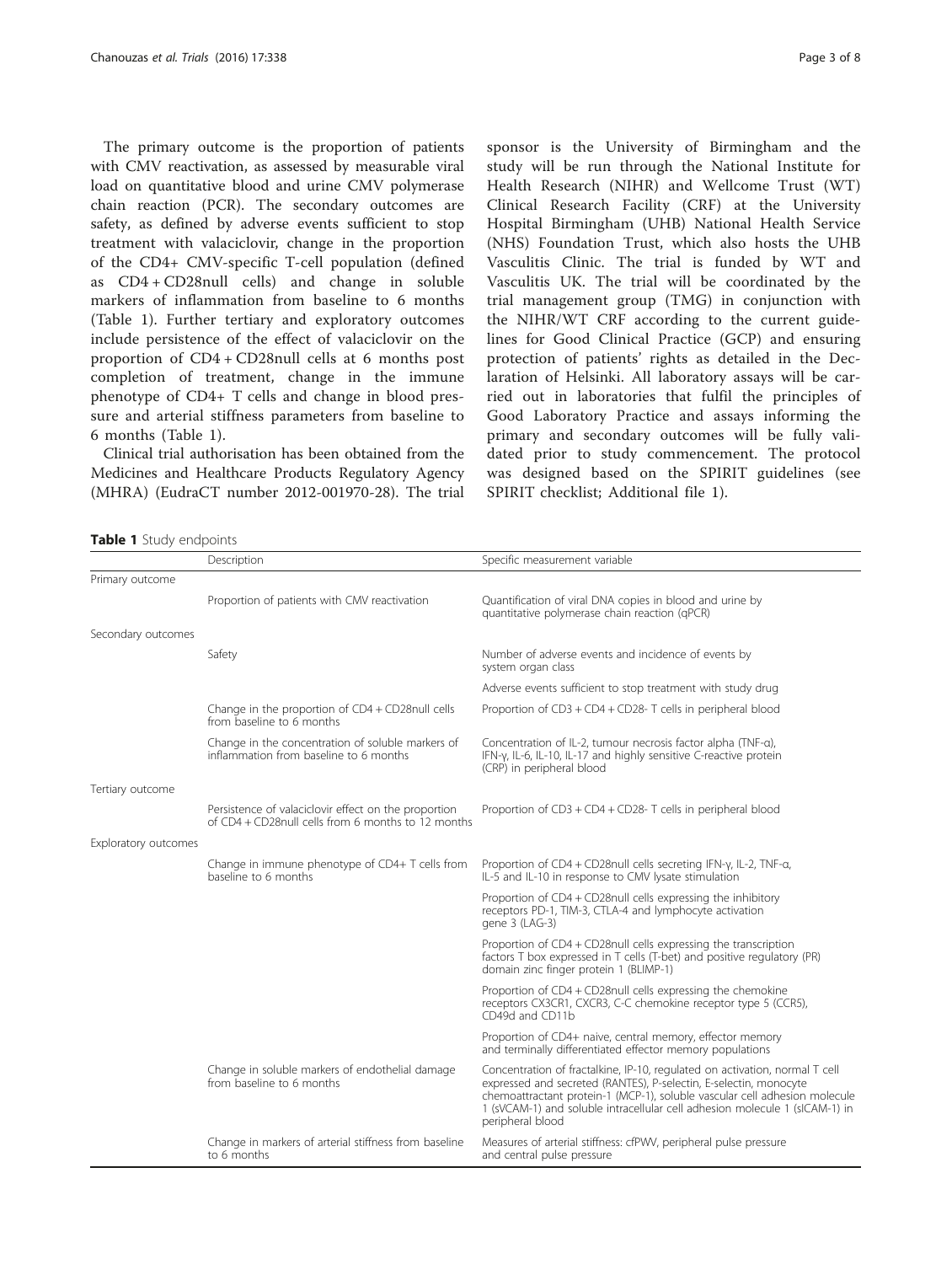## Participants

In total, 50 CMV seropositive patients with AAV in s remission for 6 months or longer and on a maximum two immunosuppressant agents will be recruited from Vasculitis Clinic at UHB NHS Foundation Trust. Req ment will take place over 2 years. Our tertiary referral culitis clinic has more than 200 patients under longfollow-up. Approximately 90  $%$  of patients are in remember sion at any one time and 70 % are seropositive for C CMV status is checked routinely at the patient's firtendance in the clinic. We anticipate that 125 of ou tients attending the clinic will be eligible for this s Recruitment of  $40%$  would achieve the target of patients. This is a conservative rate given our pre experience. Patients will be approached at routine visits. Patients may also be contacted via post by ser them a copy of the patient information sheet Additional file [2\)](#page-6-0). Patients will be allowed a minimum 24 hours to reflect on the content of the patient information sheet before written informed consent is obtained completion and signing of the study-specific info consent form (see Additional file [3](#page-6-0)).

A full list of study inclusion and exclusion crite given in Table 2. Subjects will be withdrawn from trial if they choose not to continue or the investig feel that continued participation in the trial is inap priate. Subjects who withdraw from the intervention be asked if they are prepared to continue to a follow-up clinics. The study's primary and main sec ary outcomes are based on objective laboratory as therefore, minimising the risk of performance bias this open-label design. Furthermore, treatment and ical management other than valaciclovir will be ider between the treated and control patients.

## Schedule of assessments

Patients will attend for a total of 14 visits over a period of just over 12 months (Fig. [1](#page-4-0)). Evaluation of CMV reactivation by deoxyribonucleic acid (DNA) PCR of blood and urine will be done monthly. Evaluation of the tolerability of the drug and adverse events will occur monthly. Immune assessments as detailed below and in Table [1](#page-2-0) will be performed at entry, 6 months and 12 months (Fig. [1](#page-4-0)).

After providing written informed consent, the patients will undergo an initial pre-baseline visit. During this visit, a 5-ml blood sample will be drawn, which will be used to determine the percentage of CD4 + CD28null cells. This value will be utilised in the randomisation of patients as explained below.

At the baseline, 6-month and 12-month visits, a total of 50 ml of blood will be drawn in addition to a 50-ml sample of urine. The samples will be used to determine CMV viral copies by DNA PCR in blood and urine

#### Table 2 Study inclusion and exclusion criteria

|                    | r blaay merasion and excrasion entend                                                                                                                                                                       |
|--------------------|-------------------------------------------------------------------------------------------------------------------------------------------------------------------------------------------------------------|
| Inclusion criteria |                                                                                                                                                                                                             |
|                    | Documented diagnosis of granulomatosis with<br>polyangiitis (Wegener's), microscopic polyangiitis<br>or renal limited vasculitis according to Chapel Hill<br>Consensus Conference Criteria                  |
|                    | In stable remission (no documented clinical<br>disease activity) for at least 6 months prior<br>to study entry                                                                                              |
|                    | On maintenance immunosuppression with<br>prednisolone, mycophenolate mofetil or<br>azathioprine alone or in combination<br>(maximum two agents)                                                             |
|                    | Documented past evidence (any time point)<br>of CMV infection (CMV-specific immunoglobulin<br>G detected in peripheral blood)                                                                               |
|                    | Documentation that female patients of child-<br>bearing potential are not pregnant and are<br>using an appropriate form of contraception                                                                    |
|                    | Written informed consent for study participation                                                                                                                                                            |
| Exclusion criteria |                                                                                                                                                                                                             |
|                    | Stage 5 CKD (estimated glomerular filtration rate (eGFR)<br><15 ml minute <sup>-1</sup> 1.73 m <sup>-2</sup> );<br>tests performed within 6 months of pre-baseline<br>visit can be used for this assessment |
|                    | Other significant chronic infection (HIV, hepatitis B,<br>hepatitis C or tuberculosis)                                                                                                                      |
|                    | B-cell depleting therapy within 12 months or T-cell<br>depleting therapy within 6 months                                                                                                                    |
|                    | Treatment with anti-CMV therapies in the last<br>month                                                                                                                                                      |
|                    | Underlying medical conditions, which in the<br>opinion of the investigator place the patient<br>at unacceptably high risk for participating in<br>the study                                                 |
|                    | Inability to participate fully or appropriately in<br>the study                                                                                                                                             |

(primary outcome), the proportion of CD4 + CD28null cells in peripheral blood by flow cytometry (secondary outcome), the concentration of soluble markers of inflammation (Table [1\)](#page-2-0) in peripheral blood (secondary outcome) and immune assessments and T-cell phenotyping as detailed in the exploratory outcomes (Table [1](#page-2-0)). Excess sample will be stored appropriately. Blood pressure and arterial stiffness measurements will also be carried out at the baseline, 6-month and 12-month visits as detailed below.

During the remainder of the monthly visits, a 10-ml blood sample will be drawn in addition to a 50-ml sample of urine, which will be used to determine CMV viral copies by DNA PCR in blood and urine (primary outcome). Excess sample will again be stored appropriately. In addition, safety blood tests as defined below will be performed monthly for the duration of treatment for those patients randomised to receive the drug.

Appointments will be scheduled on monthly with an allowance of 10 days either side of the estimated due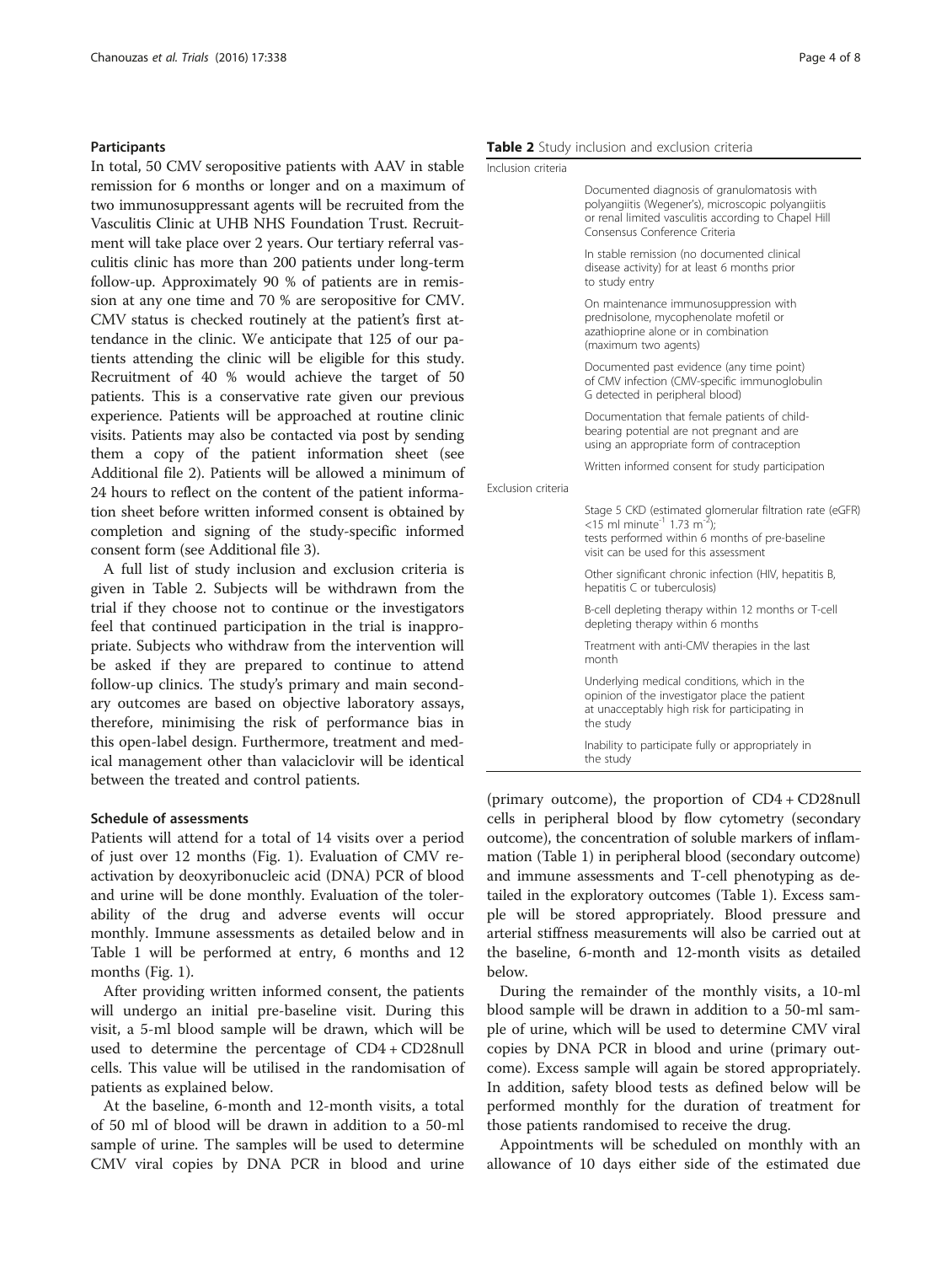<span id="page-4-0"></span>

|                                                                     | <b>STUDY PERIOD</b>              |                                  |                           |                         |    |                |              |     |
|---------------------------------------------------------------------|----------------------------------|----------------------------------|---------------------------|-------------------------|----|----------------|--------------|-----|
|                                                                     | <b>Enrolment</b>                 | <b>Allocation</b>                | <b>Post-allocation</b>    |                         |    |                | Close-out    |     |
| <b>TIMEPOINT</b>                                                    | Pre-<br><b>Baseline</b><br>visit | Pre-<br><b>Baseline</b><br>visit | <b>MO</b>                 | $M1-$<br>M <sub>5</sub> | M6 | M <sub>7</sub> | $M8-$<br>M11 | M12 |
| <b>ENROLMENT:</b>                                                   |                                  |                                  |                           |                         |    |                |              |     |
| <b>Eligibility screen</b>                                           | X                                |                                  |                           |                         |    |                |              |     |
| <b>Informed consent</b>                                             | X                                |                                  |                           |                         |    |                |              |     |
| CD4+CD28-<br>assessment                                             | X                                |                                  |                           |                         |    |                |              |     |
| <b>Allocation</b>                                                   |                                  | X                                |                           |                         |    |                |              |     |
| <b>INTERVENTIONS:</b>                                               |                                  |                                  |                           |                         |    |                |              |     |
| <b>Valaciclovir</b><br>treatment                                    |                                  |                                  |                           |                         |    |                |              |     |
| <b>ASSESSMENTS:</b>                                                 |                                  |                                  |                           |                         |    |                |              |     |
| <b>Determination of</b><br>viral DNA via qPCR<br>in blood and urine |                                  |                                  | X                         | Х                       | X  | X              | X            | X   |
| <b>Immune</b><br>assessments                                        |                                  |                                  | X                         |                         | X  |                |              | X   |
| Safety assessment<br>and safety blood<br>tests*                     |                                  |                                  | X                         | X                       | X  | X              |              |     |
| <b>Arterial stiffness</b><br>measurements                           |                                  |                                  | $\boldsymbol{\mathsf{x}}$ |                         | X  |                |              | Х   |

date of the monthly appointment to allow for patient convenience and flexibility. The overall treatment period (or control period) of 6 months will also be subject to the same 10-day rule to avoid excessive movement of the length of treatment.

#### Study assessments

Enumeration of CMV DNA copies for the determination of the primary outcome (CMV reactivation) will be carried out by PCR of plasma and urine. This assessment will be performed by the UHB Virology Laboratory using an existing validated assay utilised for clinical samples.

Whole blood will be stained with fluorochrome conjugated monoclonal antibodies to CD3, CD4 and CD28 and analysed via flow cytometry (LSR II Flow Cytometer, DIVA Software; BD) to determine the proportion of CD4 + CD28null cells in peripheral blood. Plasma will be assessed via Luminex technology to determine the soluble markers of inflammation (Table [1\)](#page-2-0). These assays will be validated for precision and reproducibility prior to commencement of the trial (see also the laboratory manual; Additional file [4](#page-6-0)).

Determination of blood pressure and arterial stiffness will be conducted using the Vicorder system (Skidmore, Bristol, UK) [\[25](#page-7-0), [26\]](#page-7-0). Carotid to femoral pulse wave velocity (cfPWV) will be used to estimate arterial stiffness.

The Vicorder system provides a non-invasive nonoperator dependent method of obtaining cfPWV using a volume displacement method. Patients will be allowed to rest in a supine 30° head tilt position for 5 minutes prior to inflating a 100-mm-wide blood pressure cuff on the non-dominant arm to determine peripheral blood pressure. A 30-mm-wide partial cuff will be placed on the neck at the level of the carotid artery and a 100-mmwide blood pressure cuff will be placed around the proximal thigh. The distance between the mid-clavicular point and the mid-point of the thigh cuff will be measured and entered in the Vicorder instrument as the aortic path length. The neck and thigh cuffs will then be inflated to 60 mm Hg and the Vicorder instrument will utilise the resultant oscillometric signal to extract the pulse waveforms and pulse transit time to calculate cfPWV. The mean value of three consistent recordings will be used for subsequent analysis. Inconsistent values will be re-analysed by a senior independent examiner not involved in taking the measurements to determine the validity of each measurement.

## Randomisation

Randomisation will be undertaken using the independent telephone-based randomisation system of the Primary Care Clinical Research and Trials Unit at the University of Birmingham (which is fully accredited by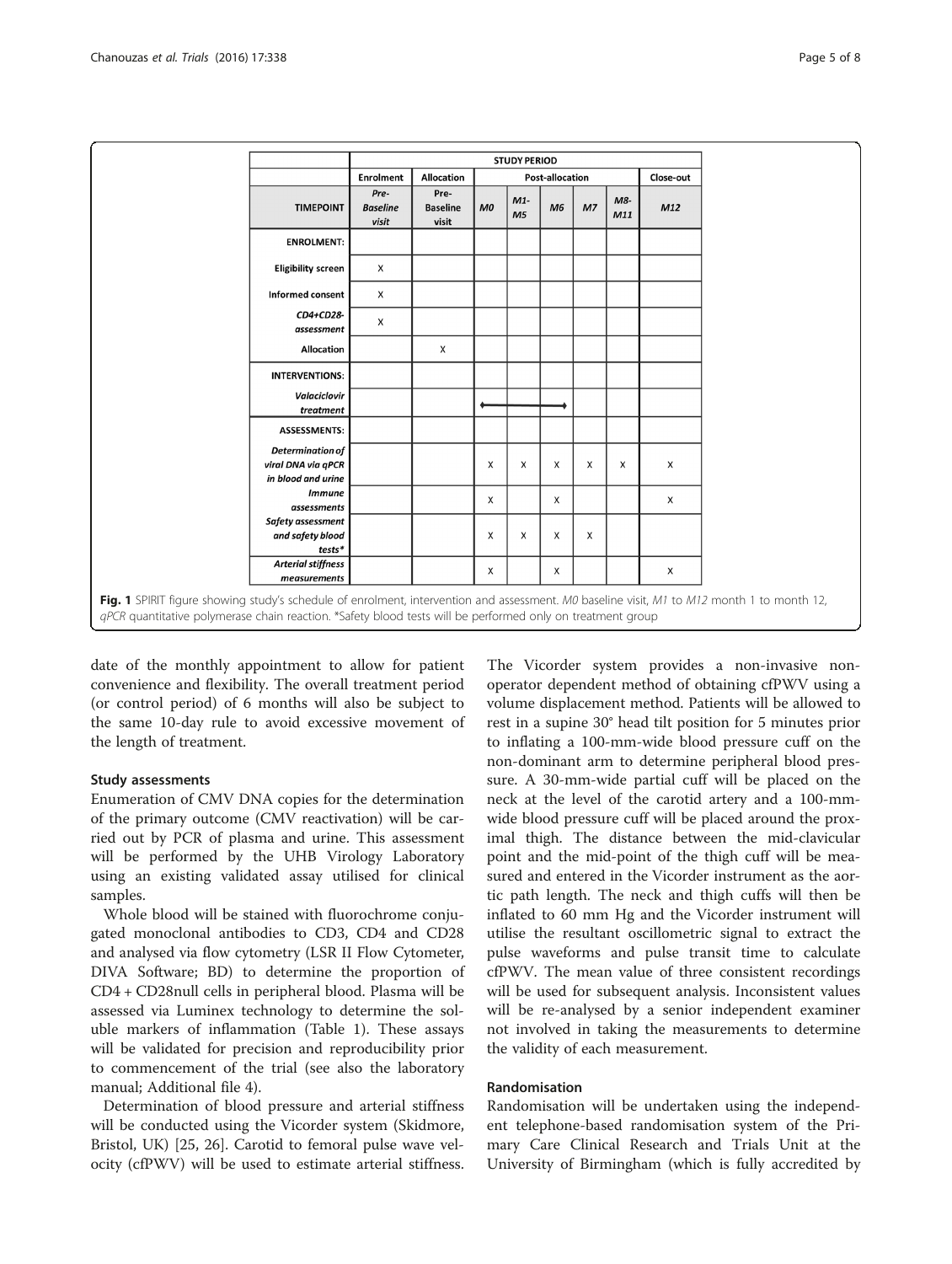the NIHR as a trials unit). We will employ block randomisation by CD4 + CD28null cell percentage stratification (cut-off 40 %). The randomisation will use mixed blocks of random size (two, four or six) not known to the research team, therefore, minimising any risk of selection bias.

#### Treatment

Patients randomised to the treatment arm will receive 2 g of valaciclovir orally four times a day. The dose will be reduced appropriately depending on renal function (Table 3). The study is open label and valaciclovir will be used off the shelf with no modifications to the packaging or labelling of the product. Patients will be asked to return unused tablets at each monthly visit to monitor compliance with medication. Patients randomised to the control arm will receive no additional treatment. Safety blood tests will be conducted monthly for the duration of treatment for the patients randomised to valaciclovir and these will comprise a full blood count, urea and electrolyte levels, and liver function tests. In the event of toxicity of grade 2 or less (scored using the National Cancer Institute (NCI) Common Terminology Criteria for Adverse Events version 4.0), the adverse event will be discussed with one of the investigators to determine whether drug administration should be temporarily withdrawn or the dose reduced. In the event of toxicity of grade 3 or more, the adverse event will be discussed with the principal investigator. In such a case, the expectation will be to withdraw drug administration for 1 week unless the adverse event is judged by the principal investigator to be unrelated to the study drug. Reintroduction of the drug will be based on a clinical review. The collection and reporting of data on adverse events and serious adverse events will be in accordance with EU directive 2001/20/EC and UK legislation.

## Sample size calculation and planned statistical analyses

In an immunocompetent elderly population, CMV reactivation occurred in 90 % at 6 months [\[18](#page-7-0)]. It is expected that CMV reactivation will be at least that in our immunosuppressed population. Information for dosing regimens using antiviral prophylaxis in renal transplant recipients has demonstrated over 90 % suppression of

Table 3 Dose modification of valaciclovir according to creatinine clearance

| Creatinine clearance (CrCl ml/min) <sup>a</sup> | Valaciclovir dose       |
|-------------------------------------------------|-------------------------|
| >75                                             | 2 g four times a day    |
| $51 - 75$                                       | 1.5 g four times a day  |
| $26 - 50$                                       | 1.5 g three times a day |
| $10 - 25$                                       | 1.5 g two times a day   |

<sup>a</sup>Tests performed within 6 months of the pre-baseline visit can be used for this assessment

CMV reactivation. Our sample size assumes 90 % reactivation in the control limb and a conservative estimate of 50 % reactivation in the treated group. The estimated sample size is 50 patients, 25 patients in each arm, based on 80 % power at a significance level of  $p < 0.05$  (two-tailed test).

All analyses will be performed using the intention-totreat principle. Baseline covariates will be compared between the two arms to observe the balance and the success of randomisation. The primary analysis will test the hypothesis that there is no difference in the proportion of patients with CMV reactivation between those receiving antiviral prophylaxis compared with those receiving usual treatment. For the secondary outcomes, comparisons will be made between groups using absolute measures of immune function and change between data at entry and end of treatment within groups. Missing data will be dealt with by simple imputation if missing randomly. Where data are missing systematically, appropriate statistical models will be applied to avoid attrition bias. A full statistical analysis plan will be written and approved prior to data analysis.

A safety analysis will be performed on all treated patients. The number of events and incidence of adverse events by system organ class will be summarised and the relationship to the treatment noted.

The final report will follow the CONSORT 2010 guidelines and will be published in a peer-reviewed journal. Authorship will be based on the International Committee of Medical Journal Editors guidelines. Results will be communicated to study participants and patient groups through presentations at patient and carer group meetings.

#### Trial management and monitoring

The trial will be coordinated by the TMG (principal investigator, co-investigators and statistical advisor) in conjunction with the NIHR/WT CRF. A trial steering committee (TSC) that will include the TMG as well as two independent consultant nephrologists not involved in the study or regular review of patients recruited in the trial will provide the overall supervision of the trial. The TSC will oversee trial progress, protocol compliance, patient safety and review of updated information. Part of the role of the TSC will be to review safety data after the first ten patients have completed treatment. As this is a small proof-of-concept study with a short followup, no data monitoring committee will be formed, as agreed with the sponsor. Any protocol amendments will be submitted to the sponsor and relevant regulatory bodies for approval prior to implementation and trial participants will be informed of any protocol modifications. The University of Birmingham will conduct regular audit visits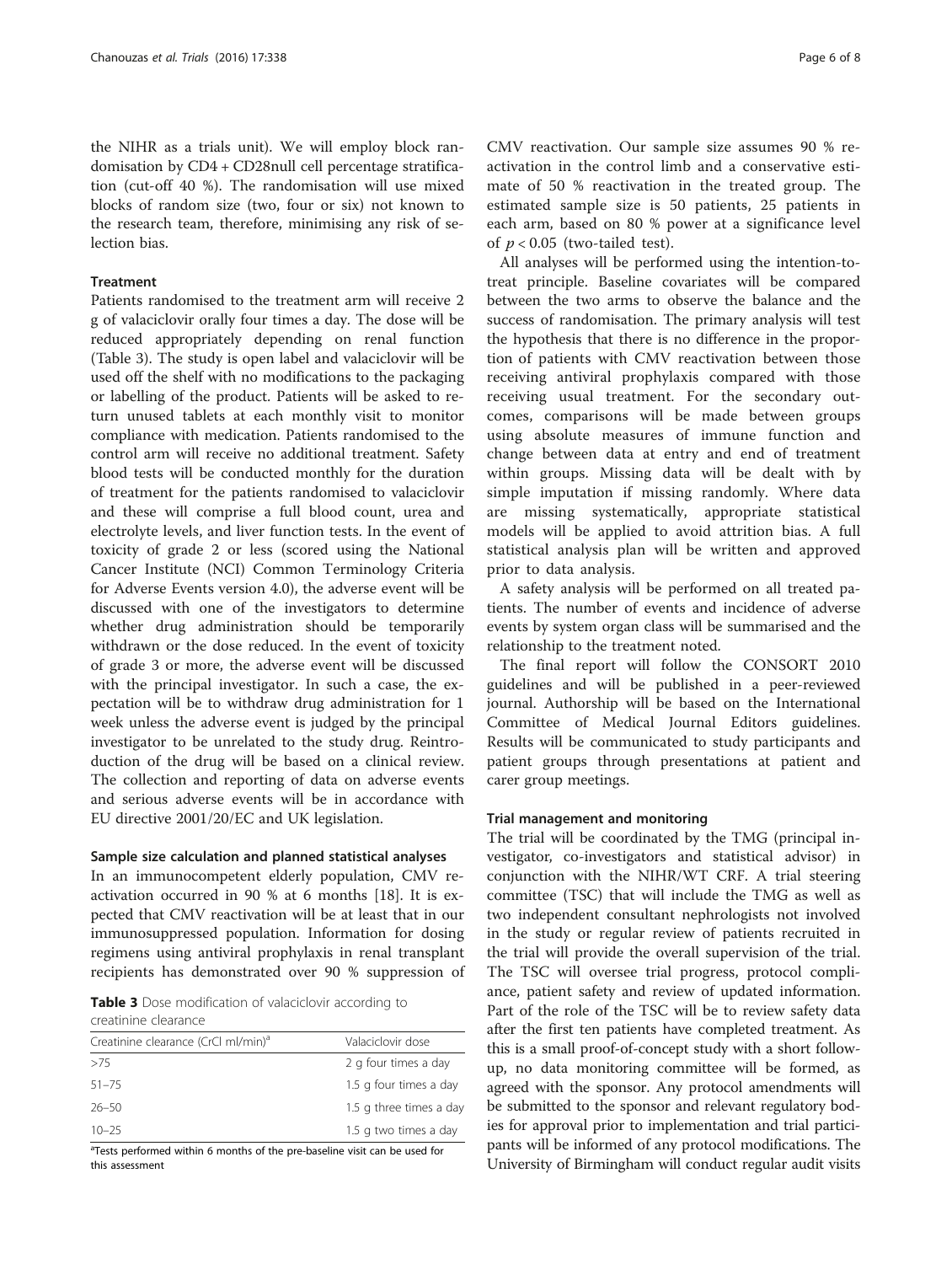<span id="page-6-0"></span>in its capacity as the trial sponsor to ensure compliance with the protocol and adherence to GCP and regulations.

The integrity of data entry will be ensured using a trial-specific Data Input Quality Control standard operating procedure (Trial Master File, University of Birmingham). Samples will be anonymised and all analyses will be undertaken on anonymised datasets with study identifiers replacing personal data. All personal details will be kept on NHS secure password-protected servers within UHB NHS Trust. Anonymised data will be transferred to password-protected servers in the University of Birmingham for analysis. No data will be stored on computer hard drives. All staff have confidentiality clauses in their honorary and substantive contracts.

#### **Discussion**

Infection and CVD represent two of the leading causes of death in patients with AAV. Expansions of CD4 + CD28null T cells in AAV that are driven by latent CMV infection have previously been shown to be associated with an increased risk of infection and mortality, whilst in other inflammatory disorders, such as CKD and rheumatoid arthritis, CD4 + CD28null cell expansions are linked to an increased risk of CVD. This randomised controlled proof-of-concept clinical trial will investigate in more detail the ways via which CMV adversely modulates the immune system in AAV and test the hypothesis that via blocking subclinical CMV reactivation with valaciclovir, it is possible to ameliorate such CMV-driven adverse modulation and improve the functional capacity of the immune system in AAV.

The results of this study will enable larger studies to be conducted to determine whether by controlling subclinical CMV reactivation in AAV, we can improve clinical endpoints, such as risk of infection, incidence of cardiovascular events and mortality. The potential impact of this study is not limited to AAV, as CD4 + CD28null cells have been linked to adverse outcomes in other inflammatory conditions and in the context of an ageing immune system.

## Trial status

As at the time of submission, the CANVAS study is in the process of patient recruitment.

## Protocol amendments

Version 1.1 was approved on 21 August 2012. Version 1.4 was approved on 19 December 2012. Version 1.5 was approved on 29 July 2013. Version 1.6 was approved on 23 December 2013. Version 1.7 was approved on 2 June 2014. Version 2.0 was approved on 19 November 2014. Version 2.1 was approved on 5 March 2015.

#### Sponsor

The CANVAS study is sponsored by the University of Birmingham (Dr Sean Jennings, Research Governance and Ethics Manager, Research Support Group, University of Birmingham, Edgbaston, Birmingham, B15 2TT, UK). The University of Birmingham holds public liability (negligent harm) and clinical trial (negligent harm) insurance policies, which apply to this trial. The sponsor has been involved in protocol design as well as the development of the case report form and assay validation plans.

#### Dissemination policy

It is anticipated that the findings of this study will be published in peer-reviewed journals and that the results will be disseminated to all study participants who wish to be informed.

## Additional files

[Additional file 1:](dx.doi.org/10.1186/s13063-016-1482-2) Complete SPIRIT checklist. (DOC 122 kb)

[Additional file 2:](dx.doi.org/10.1186/s13063-016-1482-2) CANVAS Version 1.4 of the participant information sheet. (PDF 293 kb)

[Additional file 3:](dx.doi.org/10.1186/s13063-016-1482-2) CANVAS – Consent Version 1.4 of the consent form. (PDF 139 kb)

[Additional file 4:](dx.doi.org/10.1186/s13063-016-1482-2) CANVAS – Lab Manual Version 3.0 of the trial laboratory manual. (DOCX 181 kb)

#### Abbreviations

AAV, ANCA-associated vasculitis; ANCA, anti-neutrophil cytoplasmic antibody; BLIMP-1, positive regulatory (PR) domain zinc finger protein 1; CCR5, C-C chemokine receptor type 5; cfPWV, carotid to femoral pulse wave velocity; CKD, chronic kidney disease; CMV, cytomegalovirus; CRF, Clinical Research Facility; CTLA-4, cytotoxic T-lymphocyte associated protein 4; CVD, cardiovascular disease; CX3CR1, CX3C-chemokine-receptor-1; DNA, deoxyribonucleic acid; eGFR, estimated glomerular filtration rate; GCP, good clinical practice; IFN-γ, interferon-gamma; IL-10, interleukin-10; IL-17, interleukin-17; IL-2, interleukin-2; IL-5, interleukin-5; IL-6, interleukin-6; IP-10, interferon gamma-induced protein 10; LAG-3, lymphocyte activation gene 3; MCP-1, monocyte chemoattractant protein-1; MHRA, Medicines and Healthcare Products Regulatory Agency; NHS, National Health Service; NIHR, National Institute for Health Research; PCR, polymerase chain reaction; PD-1, programmed cell death protein 1; qPCR, quantitative polymerase chain reaction; RANTES, regulated on activation, normal T cell expressed and secreted; sICAM-1, soluble intracellular cell adhesion molecule 1; vICAM-1, soluble vascular cell adhesion molecule 1; T-bet, T box expressed in T cells; TIM-3, T-cell immunoglobulin and mucin domain containing 3; TMG, trial management group; TNF-α, tumour necrosis factor alpha; TSC, trial steering committee; UHB, University Hospital Birmingham; WT, Wellcome Trust

#### Acknowledgements

The majority of this study is funded by WT following a competitive peer review process as part of a research training fellowship grant (097962/Z/11/Z). The cost of the study drug is funded by Vasculitis UK. The study is carried out at the NIHR/WT CRF. The views expressed are those of the authors and not necessarily those of the NHS, the NIHR or the Department of Health. We would like to acknowledge the help and support of Linda Coughlan and

Annabel Grinbergs, who are the lead research nurses for this study at the NIHR/WT CRF; Charlotte Bayley and Nadia Mubarak, research nurses involved in the study; the research nurses and auxiliary staff at the NIHR/WT CRF as well as Jo Gray, the laboratory managers, laboratory personnel, administrative staff, data manager and quality assurance manager at NIHR/WT CRF; Hannah Smith, Dr Jessica Dale and Dr Khai-Ping Ng at the renal research group UHB; Dr Annette Pachnio and Jusnara Begum from Professor Paul Moss's research group; Dr Jane Steele, Wilma van Riel and Dr Clarke Crawford at the University